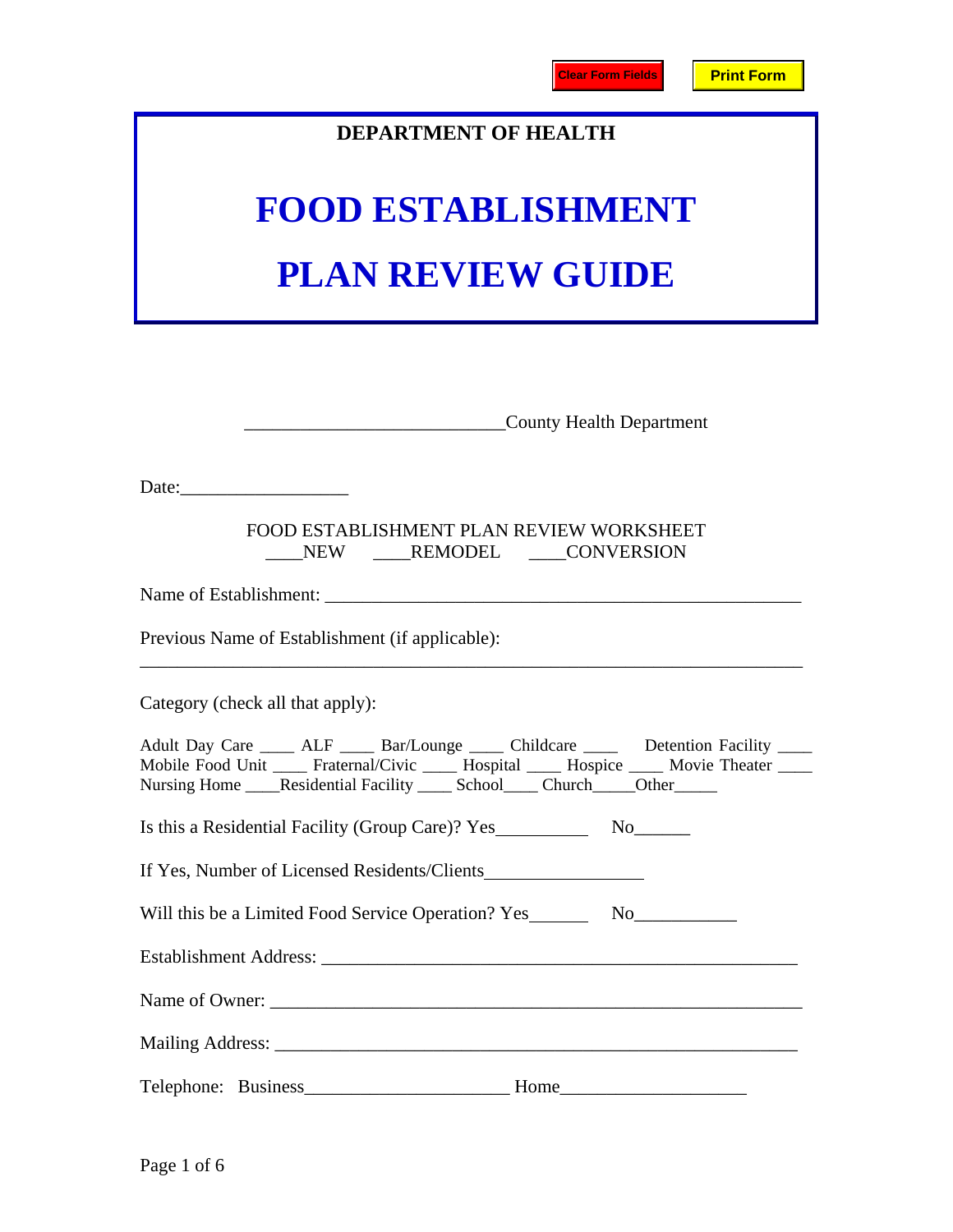| Projected Date for Start of Project:______________                                          |        |     |                                                                                                                                                                                                                                                                                                                                                                                                                               |
|---------------------------------------------------------------------------------------------|--------|-----|-------------------------------------------------------------------------------------------------------------------------------------------------------------------------------------------------------------------------------------------------------------------------------------------------------------------------------------------------------------------------------------------------------------------------------|
| Projected Date for Completion of Project:________________                                   |        |     |                                                                                                                                                                                                                                                                                                                                                                                                                               |
| Is property served by an onsite sewage system (septic tank) ? ____________Yes No____        |        |     |                                                                                                                                                                                                                                                                                                                                                                                                                               |
| Is property served by an onsite or private well? Yes No                                     |        |     |                                                                                                                                                                                                                                                                                                                                                                                                                               |
| I have submitted plans/applications to the following authorities on the following dates:    |        |     |                                                                                                                                                                                                                                                                                                                                                                                                                               |
| Planning Fire Authority<br>Building ____________Other                                       |        |     | Hours of Operation (indicate "closed"<br>if not operating)                                                                                                                                                                                                                                                                                                                                                                    |
|                                                                                             |        |     | $Sun$ Thurs $\frac{1}{2}$                                                                                                                                                                                                                                                                                                                                                                                                     |
| Total Number of Food Workers:                                                               |        |     | Mon $\frac{1}{\sqrt{1-\frac{1}{\sqrt{1-\frac{1}{\sqrt{1-\frac{1}{\sqrt{1-\frac{1}{\sqrt{1-\frac{1}{\sqrt{1-\frac{1}{\sqrt{1-\frac{1}{\sqrt{1-\frac{1}{\sqrt{1-\frac{1}{\sqrt{1-\frac{1}{\sqrt{1-\frac{1}{\sqrt{1-\frac{1}{\sqrt{1-\frac{1}{\sqrt{1-\frac{1}{\sqrt{1-\frac{1}{\sqrt{1-\frac{1}{\sqrt{1-\frac{1}{\sqrt{1-\frac{1}{\sqrt{1-\frac{1}{\sqrt{1-\frac{1}{\sqrt{1-\frac{1}{\sqrt{1-\frac{1}{\sqrt{1-\frac{1}{\sqrt{1$ |
| Maximum Number of Food Workers per shift:                                                   |        | Wed |                                                                                                                                                                                                                                                                                                                                                                                                                               |
| Total Square Feet of Food Area: ___________ Total Square Feet of Facility: ________         |        |     |                                                                                                                                                                                                                                                                                                                                                                                                                               |
| Number of food operations conducted on site__________                                       |        |     |                                                                                                                                                                                                                                                                                                                                                                                                                               |
| Maximum Meals to be Served: Breakfast                                                       |        |     |                                                                                                                                                                                                                                                                                                                                                                                                                               |
| (approximate number per day)                                                                | Dinner |     |                                                                                                                                                                                                                                                                                                                                                                                                                               |
| Describe Snacks                                                                             |        |     |                                                                                                                                                                                                                                                                                                                                                                                                                               |
|                                                                                             |        |     |                                                                                                                                                                                                                                                                                                                                                                                                                               |
| If "Snack Only",<br>Will snacks be serves as unopened prepackaged-single service items? Yes |        |     | $No$ <sub>____</sub>                                                                                                                                                                                                                                                                                                                                                                                                          |
| Are Only Single-use/Single-Service Utensils To Be Used?                                     |        |     | Yes<br>No results                                                                                                                                                                                                                                                                                                                                                                                                             |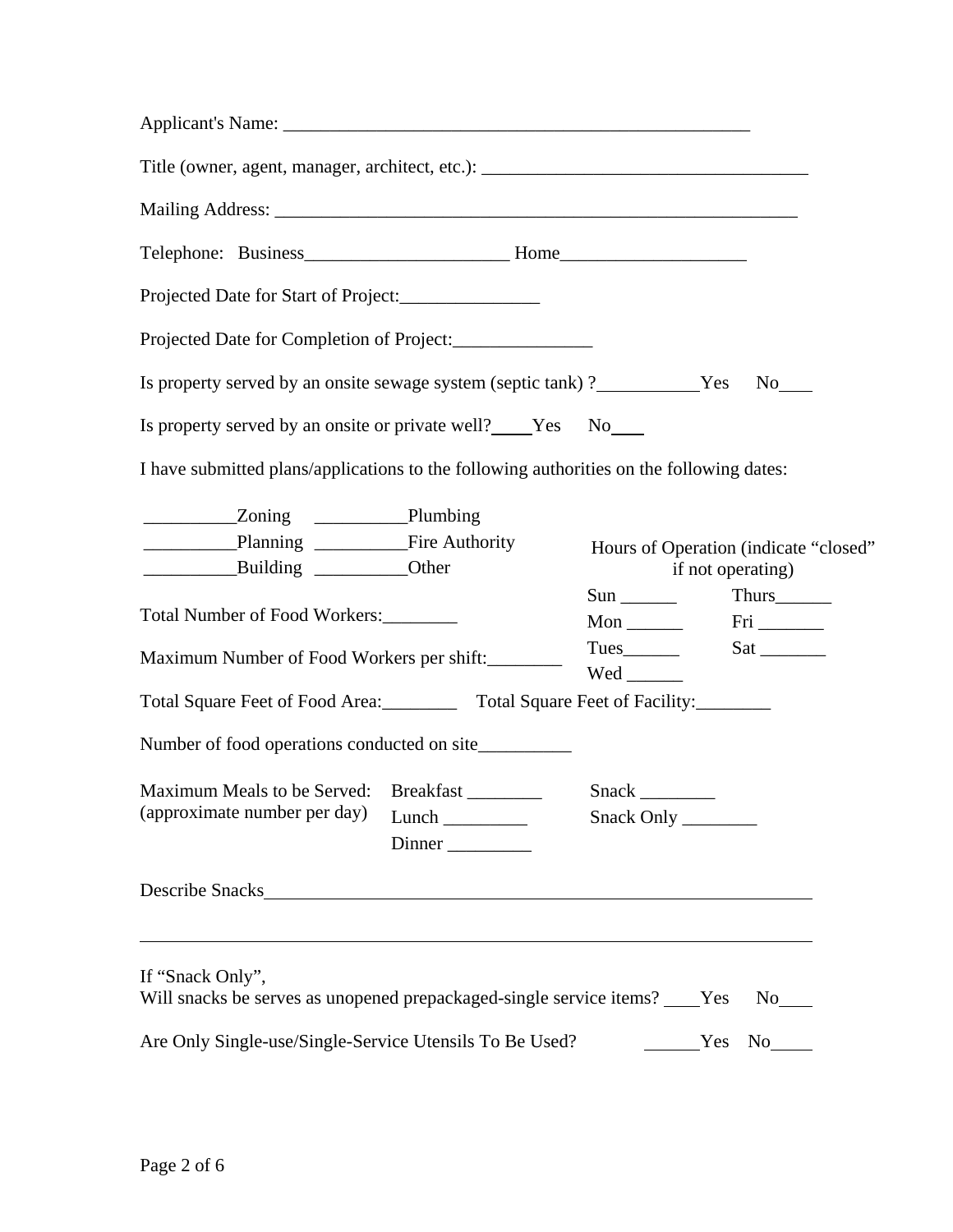Type of Service: (check all that apply) Sit Down Meals \_\_\_\_\_\_\_ Take Out \_\_\_\_\_\_\_ Caterer \_\_\_\_\_\_\_ Mobile Food Unit \_\_\_\_\_\_ Other \_\_\_\_\_\_\_\_\_

Indicate if the following documents are included (if not applicable, indicate "N/A"):

\_\_\_\_\_ Proposed Menu (including seasonal, off-site/catering, special event, and banquets)

\_\_\_\_\_ Manufacturer Specification sheets for each piece of equipment shown on the plan

\_\_\_\_\_ Site plan showing location of business in building; location of building on site including alleys, streets; and location of any outside equipment (dumpsters, well, septic system - if applicable)

\_\_\_\_\_ Floor plan of the food establishment showing location of equipment, plumbing, electrical services and mechanical ventilation

\_\_\_\_\_ Equipment schedule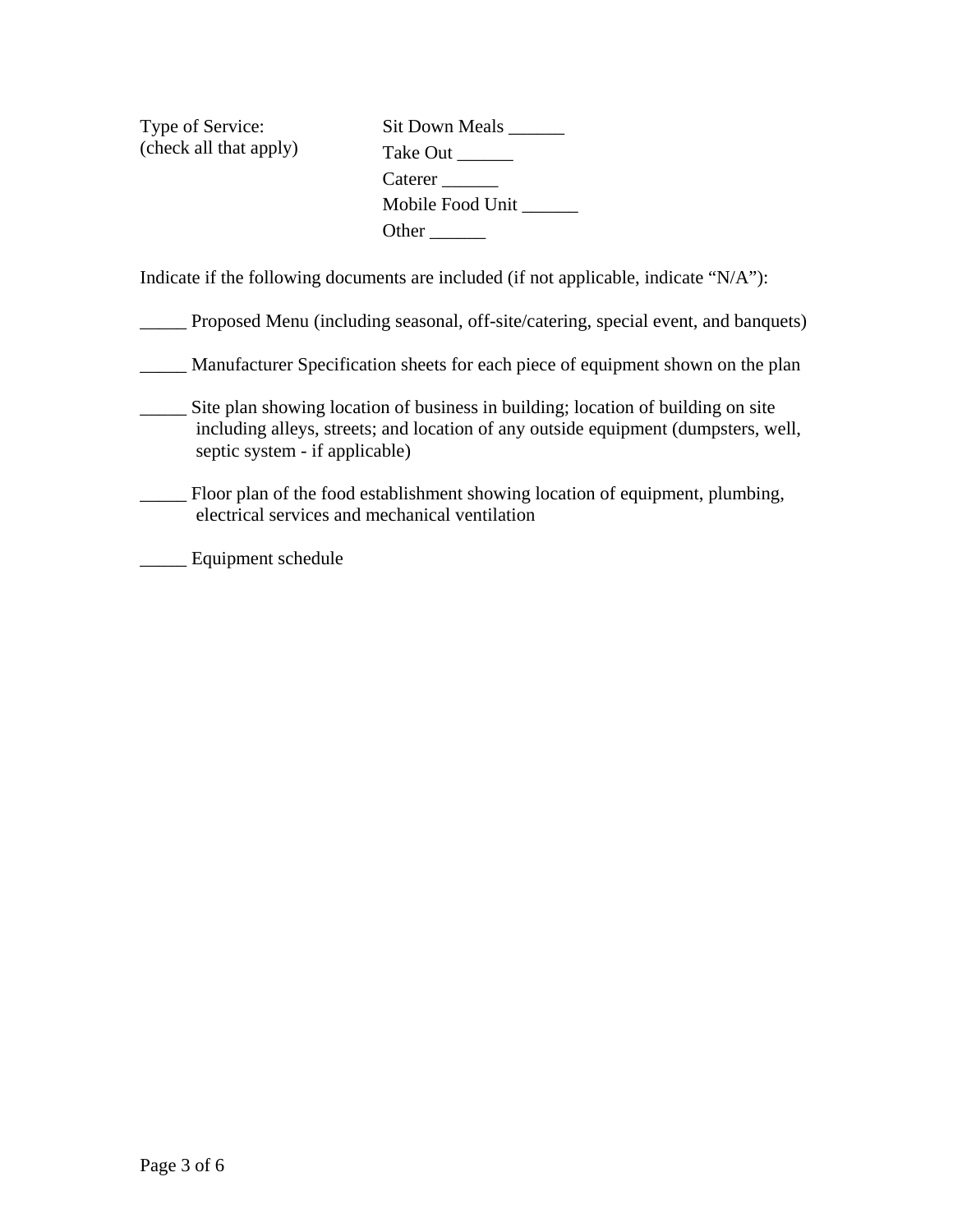### **CONTENTS AND FORMAT OF PLANS AND SPECIFICATIONS**

- 1. Show the location and when requested, elevated drawings of all food equipment. Each piece of equipment must be clearly labeled on the plan with its common name. Submit drawings of self-service hot and cold holding units with sneeze guards.
- 2. Identify all Food Preparation areas and indicate whether they will be used for raw foods and/ or ready to eat foods.
- 3. Designate clearly on the plan equipment for adequate rapid cooling and shortterm/long term cold storage (for example, refrigeration, freezers, blast chillers, ice baths, etc.) and for hot-holding (for example warmers, steam tables, etc.) of potentially hazardous foods.
- 4. Label and locate areas used for dry storage.
- 5. Label and locate separate food preparation sinks when the menu dictates to preclude contamination and cross-contamination of raw and ready-to-eat foods.
- 6. Label and locate all restrooms and toilet fixtures.
- 7. Clearly designate all handwashing sinks with each restroom, the food preparation area, and dishwashing area.
- 8. Identify areas where clean wet and clean dry equipment and utensils will be stored; and where dirty equipment will be stored prior to washing.
- 9. Locate and identify the dishwashing area. If manual dishwashing, identify location and size of 3-compartment sink and label as wash, rinse and sanitize; if automatic dishwashing, label and locate machine, indicate method of sanitization, provide machine specifications or American National Standards Institute (ANSI) accreditation (such as NSF, UL, etc.). Identify areas for pre-scraping, pre-flushing, or pre-soaking. Identify areas for drying clean equipment and utensils.
- 10. Identify auxiliary areas such as dining area, storage rooms, and garbage rooms.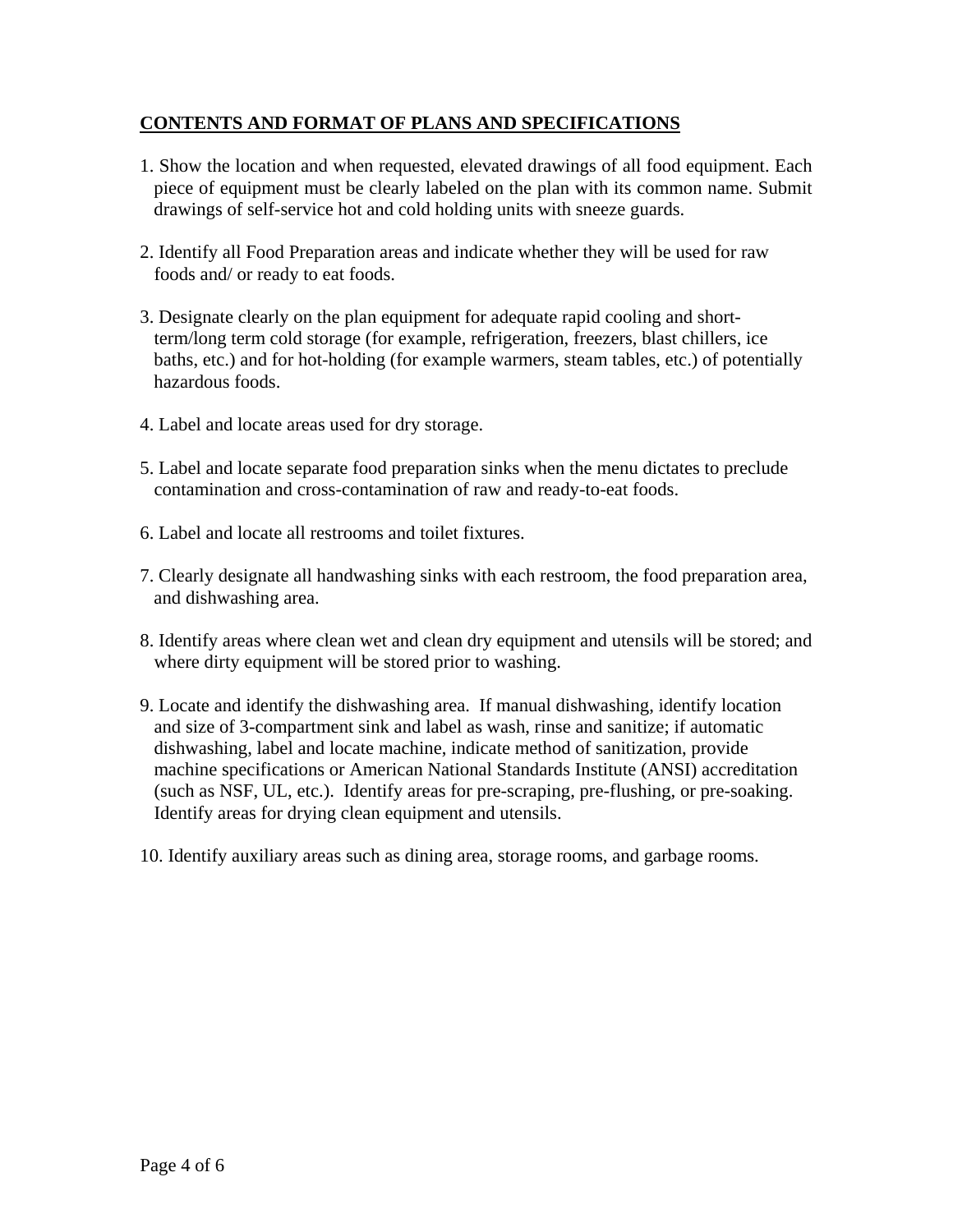11.Include and provide specifications for (where applicable):

a. Entrances, exits, loading/unloading areas and docks (including air curtains);

b. Complete finish schedules for each room including floors, walls, ceilings and coved juncture bases;

c. Plumbing schedule including location of floor drains, floor sinks, water supply lines, overhead waste-water lines, hot water generating equipment with capacity and recovery rate, backflow prevention, and wastewater line connections;

d. Lighting schedule with protectors;

e. Food Equipment schedule to include make and model numbers and listing of equipment that is certified or classified for sanitation by an ANSI accredited certification program (when applicable);

f. Source of water supply and method of sewage disposal. If provided by a municipality, provide verification. If not provided by a municipality, provide the location of these facilities;

h. Ventilation schedule for each room;

i. A mop sink or curbed cleaning facility with facilities for hanging wet mops;

j. Garbage can washing area/facility;

k. Cabinets for storing toxic chemicals;

l. Dressing rooms, locker areas, employee rest areas, and/or coat rack as required.